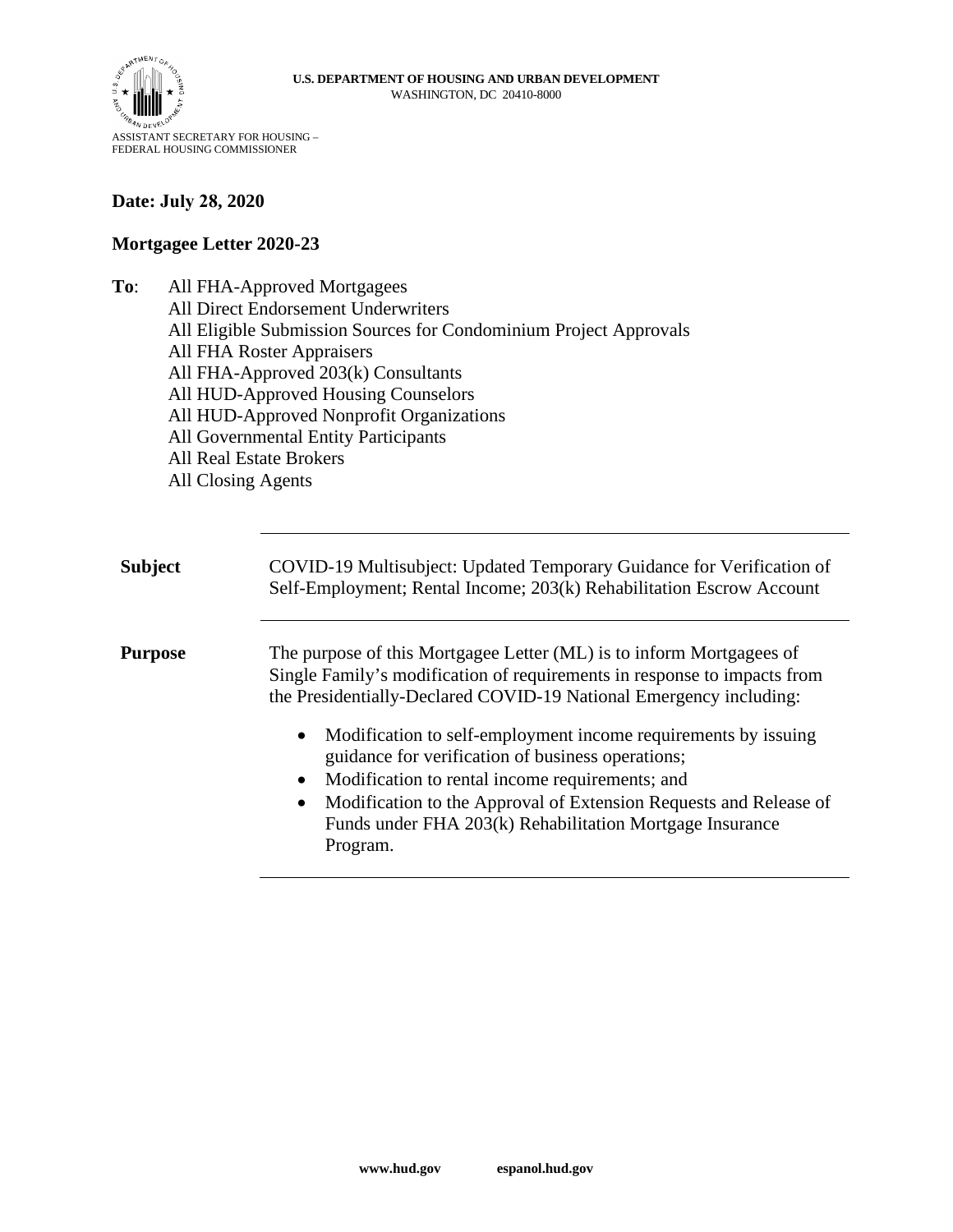| <b>Effective Date</b>              | The verification of business operations for self-employed borrowers and<br>Rental Income guidance in this ML is effective for cases with Note Dates<br>on or after July 28, 2020 through November 30, 2020.                                                                                                                                                                                                                                                                                                                                                                                                                                                                                                                                                                                                                                                                                                                                                                                                                                                                                                                                                                                                                                                                                                                                                                                                                                                                                                         |  |  |  |  |  |  |  |
|------------------------------------|---------------------------------------------------------------------------------------------------------------------------------------------------------------------------------------------------------------------------------------------------------------------------------------------------------------------------------------------------------------------------------------------------------------------------------------------------------------------------------------------------------------------------------------------------------------------------------------------------------------------------------------------------------------------------------------------------------------------------------------------------------------------------------------------------------------------------------------------------------------------------------------------------------------------------------------------------------------------------------------------------------------------------------------------------------------------------------------------------------------------------------------------------------------------------------------------------------------------------------------------------------------------------------------------------------------------------------------------------------------------------------------------------------------------------------------------------------------------------------------------------------------------|--|--|--|--|--|--|--|
|                                    | The administration of the $203(k)$ Rehabilitation Escrow guidance for<br>borrowers in forbearance in this ML is effective immediately for open<br>escrow accounts through November 30, 2020.                                                                                                                                                                                                                                                                                                                                                                                                                                                                                                                                                                                                                                                                                                                                                                                                                                                                                                                                                                                                                                                                                                                                                                                                                                                                                                                        |  |  |  |  |  |  |  |
|                                    | Policy updates in this ML are temporary and will not be incorporated into<br>the HUD Single-Family Housing Policy Handbook 4000.1.                                                                                                                                                                                                                                                                                                                                                                                                                                                                                                                                                                                                                                                                                                                                                                                                                                                                                                                                                                                                                                                                                                                                                                                                                                                                                                                                                                                  |  |  |  |  |  |  |  |
| <b>Public</b><br><b>Feedback</b>   | HUD welcomes feedback from interested parties for a period of 30 calendar<br>days from the date of issuance. To provide feedback on this policy<br>document, please send feedback to the FHA Resource Center at<br>answers@hud.gov. HUD will consider the feedback in determining the need<br>for future updates.                                                                                                                                                                                                                                                                                                                                                                                                                                                                                                                                                                                                                                                                                                                                                                                                                                                                                                                                                                                                                                                                                                                                                                                                   |  |  |  |  |  |  |  |
| <b>Affected</b><br><b>Programs</b> | As further detailed in this ML, the verification of self-employment and<br>verification of Rental Income guidance apply to Single Family Title II<br>Forward Mortgage and HECM Programs. The 203(k) escrow administration<br>guidance applies solely to the 203(k) Rehabilitation Program.                                                                                                                                                                                                                                                                                                                                                                                                                                                                                                                                                                                                                                                                                                                                                                                                                                                                                                                                                                                                                                                                                                                                                                                                                          |  |  |  |  |  |  |  |
| <b>Background</b>                  | On March 13, 2020, President Trump declared a National Emergency<br>concerning the Coronavirus (COVID-19) pandemic and initiated actions to<br>stem the threat to public health and the American economy. Many of these<br>actions include the need to avoid contact with other people or to stay at<br>home. Due to the restrictions imposed by the COVID-19 National<br>Emergency and in compliance with State and Local government directives<br>many businesses throughout the country had to reduce the scope of their<br>operations or completely close their doors. Mortgagees are therefore<br>experiencing an additional layer of challenge as they attempt to determine<br>income stability for self-employed Borrowers and for Borrowers who rely<br>on receipt of rental income. In recognition of these and other challenges that<br>Mortgagees are experiencing during these unprecedented times, FHA is<br>temporarily updating its income requirements for self-employed Borrowers<br>and Borrowers who rely on the receipt of rental income to qualify for an<br>FHA-insured mortgage Additionally, FHA is clarifying its guidance for<br>servicing the 203(k) Rehabilitation Escrow Account for Borrowers who are<br>in a COVID-19 related mortgage payment forbearance. The implementation<br>of these temporary measures is expected to mitigate or offset potential risk<br>of default that results in a claim against the MMIF while maintaining FHA's<br>countercyclical role in the market. |  |  |  |  |  |  |  |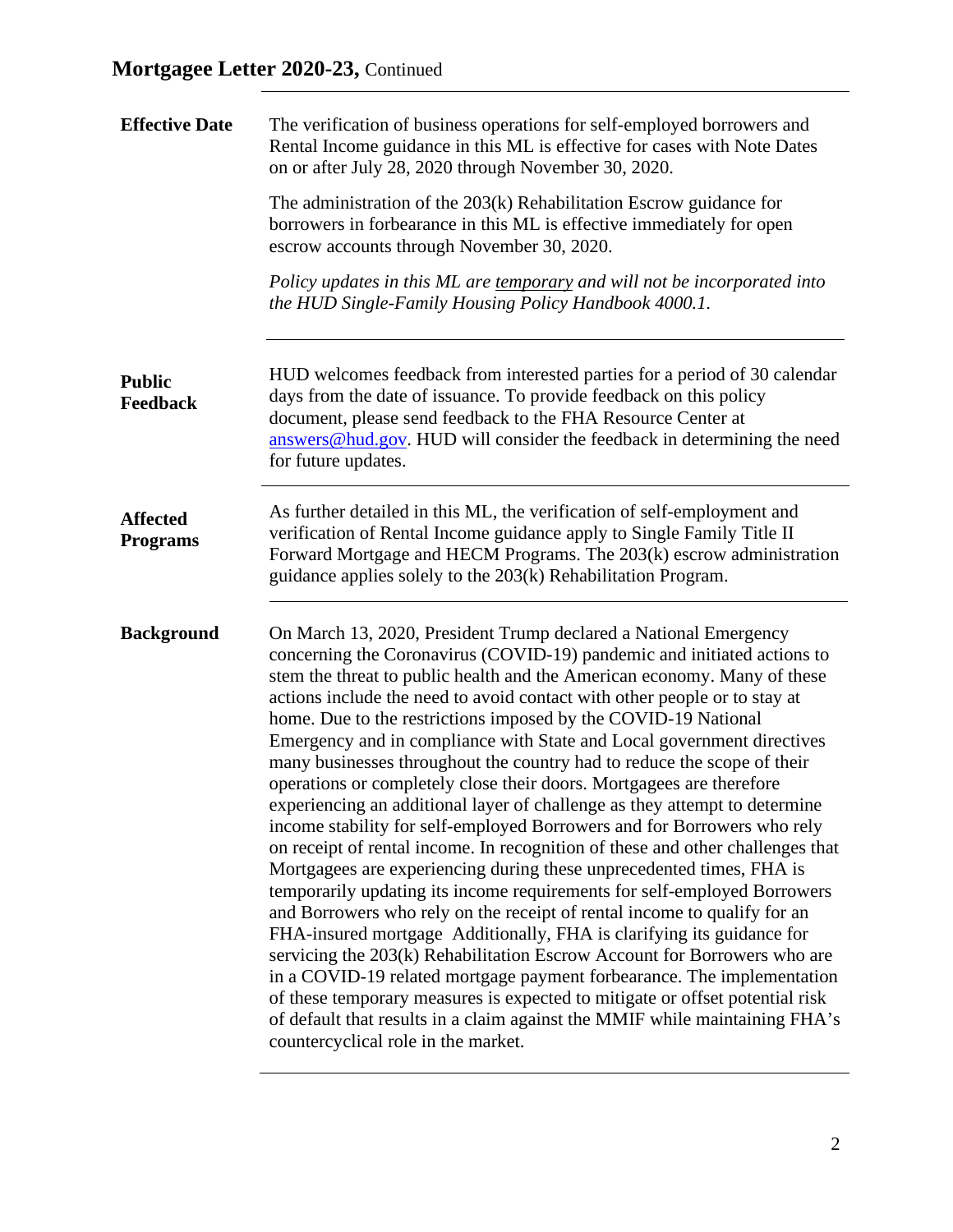| <b>Summary of</b><br><b>Changes</b>                                                                | Changes include:                                                                                                                                                                                                                                                                                                                                                                                                                                                                                                                                                                           |  |  |  |  |  |
|----------------------------------------------------------------------------------------------------|--------------------------------------------------------------------------------------------------------------------------------------------------------------------------------------------------------------------------------------------------------------------------------------------------------------------------------------------------------------------------------------------------------------------------------------------------------------------------------------------------------------------------------------------------------------------------------------------|--|--|--|--|--|
|                                                                                                    | 1. Temporary changes to the Self – Employment Income policy to add<br>requirements for Mortgagees to verify the existence and operating status<br>of the Borrower's business.                                                                                                                                                                                                                                                                                                                                                                                                              |  |  |  |  |  |
|                                                                                                    | 2. Temporary changes to the Rental Income policy to address receipt of<br>rental income.                                                                                                                                                                                                                                                                                                                                                                                                                                                                                                   |  |  |  |  |  |
|                                                                                                    | 3. Temporary flexibility to the guidance governing the administration of the<br>203(k) Rehabilitation Escrow Account to allow for approval of<br>Extension Requests and Release of Funds for borrowers in forbearance<br>due to COVID-19-related financial hardships.                                                                                                                                                                                                                                                                                                                      |  |  |  |  |  |
| <b>Verification of</b><br>Self-<br><b>Employment</b> for<br>Forward<br>Mortgage and<br><b>HECM</b> | When self-employment income is used to qualify the Borrower, the<br>Mortgagee must verify and document that the income derived from self-<br>employment is stable with a reasonable expectation that it will continue.                                                                                                                                                                                                                                                                                                                                                                     |  |  |  |  |  |
|                                                                                                    | Due to the continued impact of the COVID-19 National Emergency on<br>economic conditions and businesses throughout the country, in addition to<br>the requirements in SF Handbook 4000.1 Sections II.A.4.c.x(C) and<br>$II.A.5.b.x(C)$ Self-Employment Income – Required Documentation<br>(TOTAL and Manual) and Section 3.26 of the HECM Financial Assessment<br>and Property Charge Guide, the Mortgagee must verify the existence of the<br>borrower's business within 10 calendar days prior to the date of the Note to<br>confirm that the Borrower's business is open and operating. |  |  |  |  |  |
|                                                                                                    | The Mortgagee must obtain one of the following to verify and confirm that<br>the business is open and operating:                                                                                                                                                                                                                                                                                                                                                                                                                                                                           |  |  |  |  |  |
|                                                                                                    | evidence of current work (executed contracts or signed invoices that<br>п<br>indicate the business is operating on the day the lender verifies self-<br>employment);<br>evidence of current business receipts within 10 days of the note date<br>п<br>(payment for services performed);<br>lender certification that the business is open and operating (lender<br>٠<br>confirmed through a phone call or other means); or<br>business website demonstrating activity supporting current business<br>п<br>operations (timely appointments for estimates or service can be<br>scheduled).   |  |  |  |  |  |
|                                                                                                    |                                                                                                                                                                                                                                                                                                                                                                                                                                                                                                                                                                                            |  |  |  |  |  |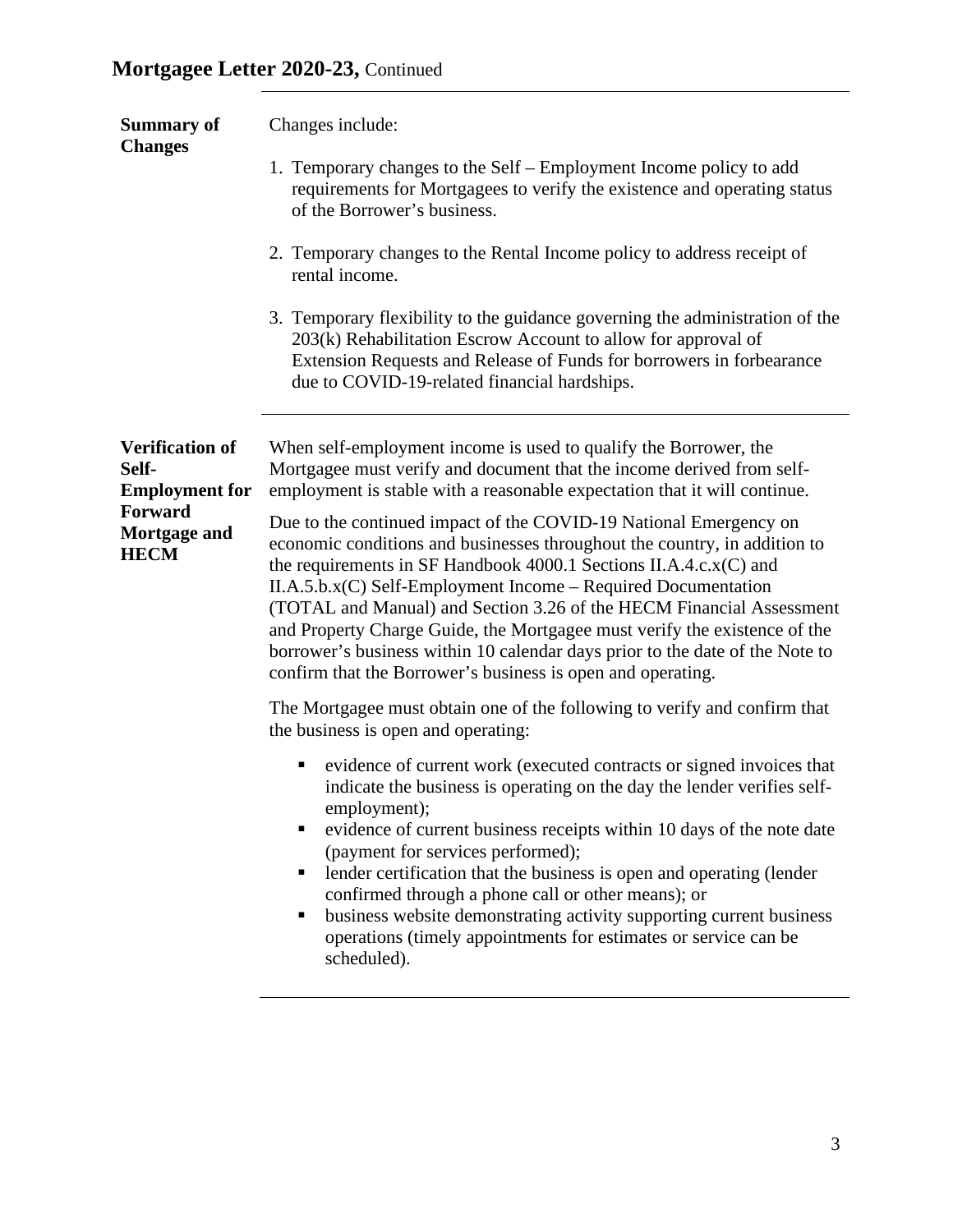| <b>Rental Income</b>                                     | In addition to the requirements in SF Handbook 4000.1 Sections<br>II.A.4.c.xii(I) and II.A.5.b.xii(I) Rental Income (TOTAL and Manual) and<br>Section 3.50 through Section 3.55 of the HECM Financial Assessment and<br>Property Charge Guide where a borrower is qualifying utilizing rental<br>income, for each property generating rental income the Mortgagee must<br>either:<br>Reduce the effective income associated with the calculation of rental<br>٠<br>income by 25%, or<br>Verify 6 months PITI reserves (this option is applicable to Forward<br>٠<br>only), or<br>Verify the borrower has received the previous 2 months rental payments<br>ш<br>as evidenced by borrower's bank statements showing the deposit. (This<br>option is applicable only for borrowers with a history of rental income                                                                                                                                                                                                                                                                                                                                                                                                                                                      |
|----------------------------------------------------------|-----------------------------------------------------------------------------------------------------------------------------------------------------------------------------------------------------------------------------------------------------------------------------------------------------------------------------------------------------------------------------------------------------------------------------------------------------------------------------------------------------------------------------------------------------------------------------------------------------------------------------------------------------------------------------------------------------------------------------------------------------------------------------------------------------------------------------------------------------------------------------------------------------------------------------------------------------------------------------------------------------------------------------------------------------------------------------------------------------------------------------------------------------------------------------------------------------------------------------------------------------------------------|
| 203(k)<br><b>Rehabilitation</b><br><b>Escrow Account</b> | from the property).<br>SF Handbook 4000.1, II.A.8.a.xvii(B) Extension Requests, states that if the<br>work is not completed within the rehabilitation period specified in the<br>Rehabilitation Loan Agreement, the Borrower may request an extension of<br>time and must submit adequate documentation to justify the extension. The<br>Mortgagee may grant an extension at its discretion only if the Mortgage<br>Payments are current. Additionally SF Handbook 4000.1, II.A.8.a.xx<br>Servicing, states that if the mortgage is delinquent, the Mortgagee may<br>refuse to make further releases from the rehabilitation escrow account and<br>that the project must stop if the Mortgage is in payment default.<br>FHA is providing a temporary flexibility allowing Mortgagees to continue<br>administering the Rehabilitation Escrow Account, including the approval of<br>extension requests and release of funds, which will allow the project to<br>continue for mortgages where the Borrower is in forbearance due to the<br>impacts of COVID-19.<br>The Mortgagee is still required to obtain:<br>An explanation for the delay from the Borrower, contractor, or<br>Consultant when reviewing extension requests; and<br>A new estimated completion date. |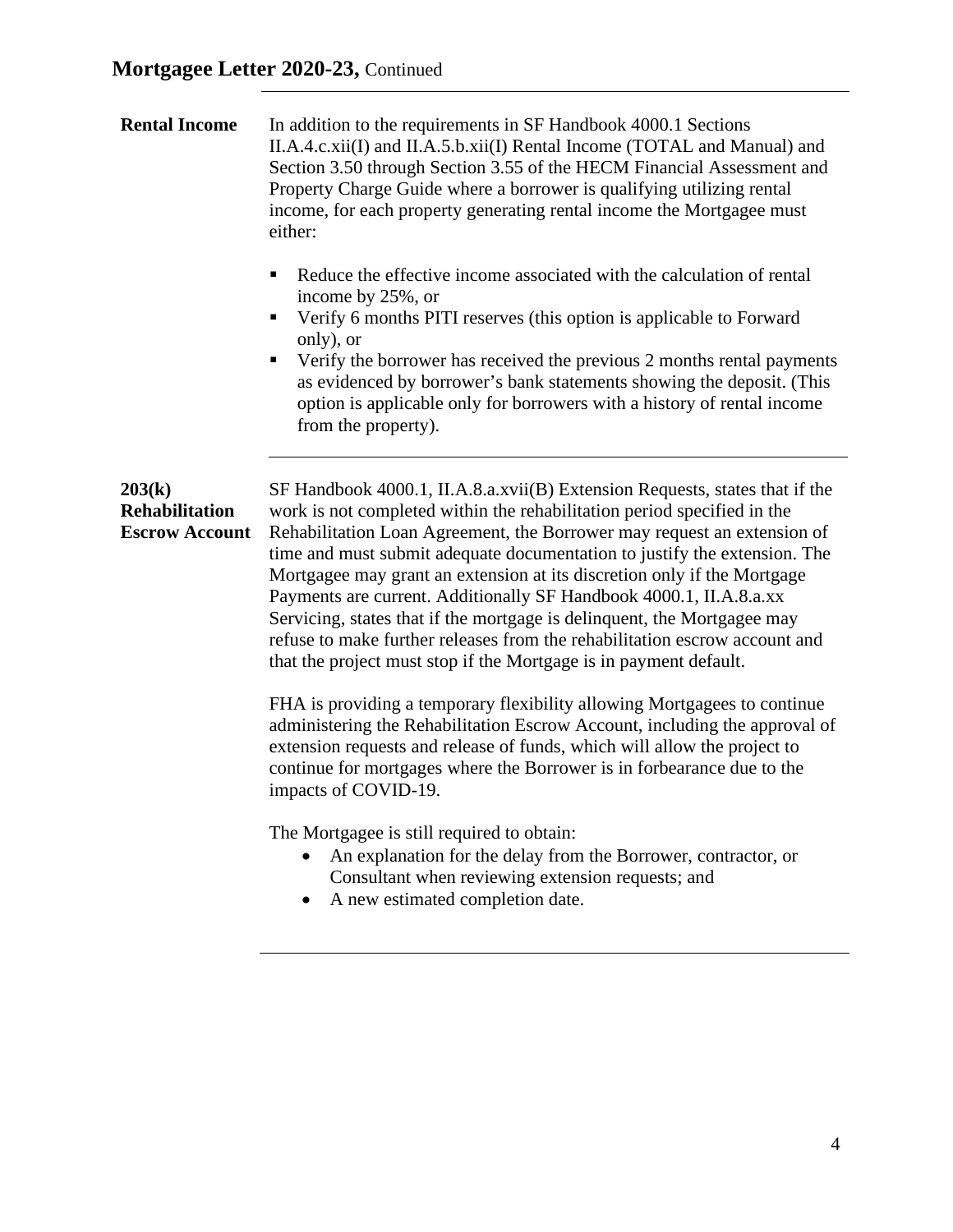| <b>Paperwork</b><br><b>Reduction Act</b> | The information collection requirements contained in this document have<br>been approved by the Office of Management and Budget (OMB) under the<br>Paperwork Reduction Act of 1995 (44 U.S.C. 3501-3520) and assigned<br>OMB Control Numbers 2502-0059, 2502-0429, 2502-0583 and 2502-0584.<br>In accordance with the Paperwork Reduction Act, HUD may not conduct or<br>sponsor, and a person is not required to respond to, a collection of<br>information unless the collection displays a currently valid OMB Control<br>Number. |  |  |  |  |
|------------------------------------------|--------------------------------------------------------------------------------------------------------------------------------------------------------------------------------------------------------------------------------------------------------------------------------------------------------------------------------------------------------------------------------------------------------------------------------------------------------------------------------------------------------------------------------------|--|--|--|--|
| <b>Questions</b>                         | Any questions regarding this Mortgagee Letter may be directed to the FHA<br>Resource Center at 1-800-CALL-FHA. Persons with hearing or speech<br>impairments may reach this number by calling the Federal Relay Service at<br>1-800-877-8339. For additional information on this Mortgagee Letter,<br>please visit www.hud.gov/answers.                                                                                                                                                                                              |  |  |  |  |

## **Signature**

Len Wolfson Assistant Secretary for Housing – Federal Housing Commissioner (Acting)